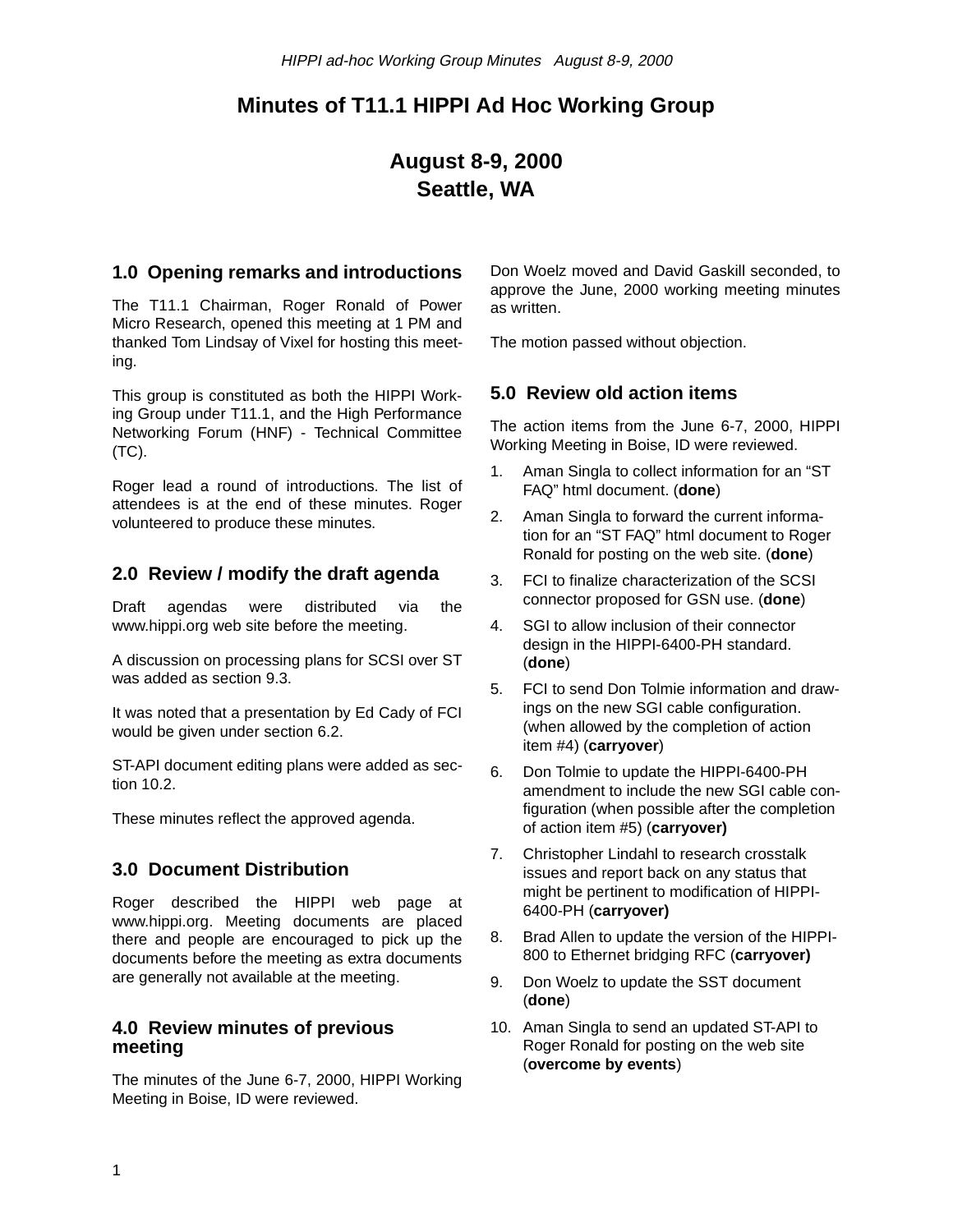- 11. Everyone to consider the need for changes to HIPPI-6400 HARP and to determine who might be willing to edit the document (**carryover)**
- 12. Roger Ronald to post the last ST-API version on the web site. (**done**)
- 13. Roger Ronald to post the last SCSI over ST version on the web site. (**done**)
- 14. Roger Ronald to post the last HIPPI to Ethernet Bridging document on the web site. (**done**)
- 15. The Chair (Roger Ronald) to produce the minutes for the June, 2000 meeting. (**done**)

### **6.0 HIPPI-6400-PH (ref: Rev 2.5)**

### **6.1 EMI and Cable problems**

Chris Lindahl of SGI indicated that SGI will release their HIPPI-6400 adapter in its current state. They believe that it does pass EMI regulations and that no further work is needed.

There had also been an SGI concern over crosstalk. FCI was working on making a few connector changes that might resolve any crosstalk concerns. The chair noted that there did not seem to be any crosstalk related failures and that the current standard did not appear to have a problem.

### **6.2 PCI/Cables/Connectors**

There has been an desire to support connectors (board side) and cable ends that will properly mate in a PCI form factor.

The current consensus is that existing connector variants have no chance to pass FCC test in a PCI slot. SGI proposed that a new connector should be searched out and adopted.

The only new connector proposal came from FCI. They suggested the possibility of using the same connector that ultraSCSI is using for its highest performance/speed connections. This connector is shown on the FCI web site.

Ed Cady and Scott Cohen of FCI presented charts showing the feasibility of using the ultra SCSI connector for GSN. These charts will be added to the web site as soon as they are available.

Don Woelz and others expressed concern about the possibility of connector proliferation. There appeared to be a consensus that the current HIPPI-6400-PH standard should not be delayed to include a new connector. It also appears that any further work towards using a new copper connector is probably contingent on finding a champion who would use it in products. None of the GSN vendors in attendance were excited over using a new connector type, so long as optical components worked.

### **6.3 Draft Amendment**

No changes occurred in the draft amendment.

### **6.4 Draft Amendment Processing Plans**

Don Tolmie is ready and willing to update the draft amendment. So far, the amendment material has not been available (with the modified GSN connector assembly that SGI has pioneered). However, Chris Lindahl indicated that SGI would share this design and presented a patent release draft that would shortly be sent to ANSI. With this hurdle cleared, the amendment should be able to move forward.

Chris Lindahl indicated that the connector information would be sent to Don Tolmie shortly.

# **7.0 Scheduled Transfer (Rev 3.6)**

### **7.1 Processing Status**

Scheduled Transfer was forwarded by T11.1 to T11 at the December, 1999 meeting.

T11 initiated a letter ballot at that meeting and the ballot closed on 1/21/00. The document passed with no comments and it has been forwarded to NCITS for further processing and public review. The public review period closed on 6/5/00.

No comments were received and the document is now being processed through the balance of the NCITS process. Note that ANSI editing is already complete and that the process should be faster than we have seen on previous projects.

# **8.0 HIPPI-LE (reference Rev 3.8)**

### **8.1 Processing Status**

HIPPI-LER, revision 3.8 was voted forward to T11 at the February 16th T11.1 plenary. T11 initiated a letter ballot which concluded on 4/1/00.

The document was approved without substantive comments and has been forwarded to NCITS for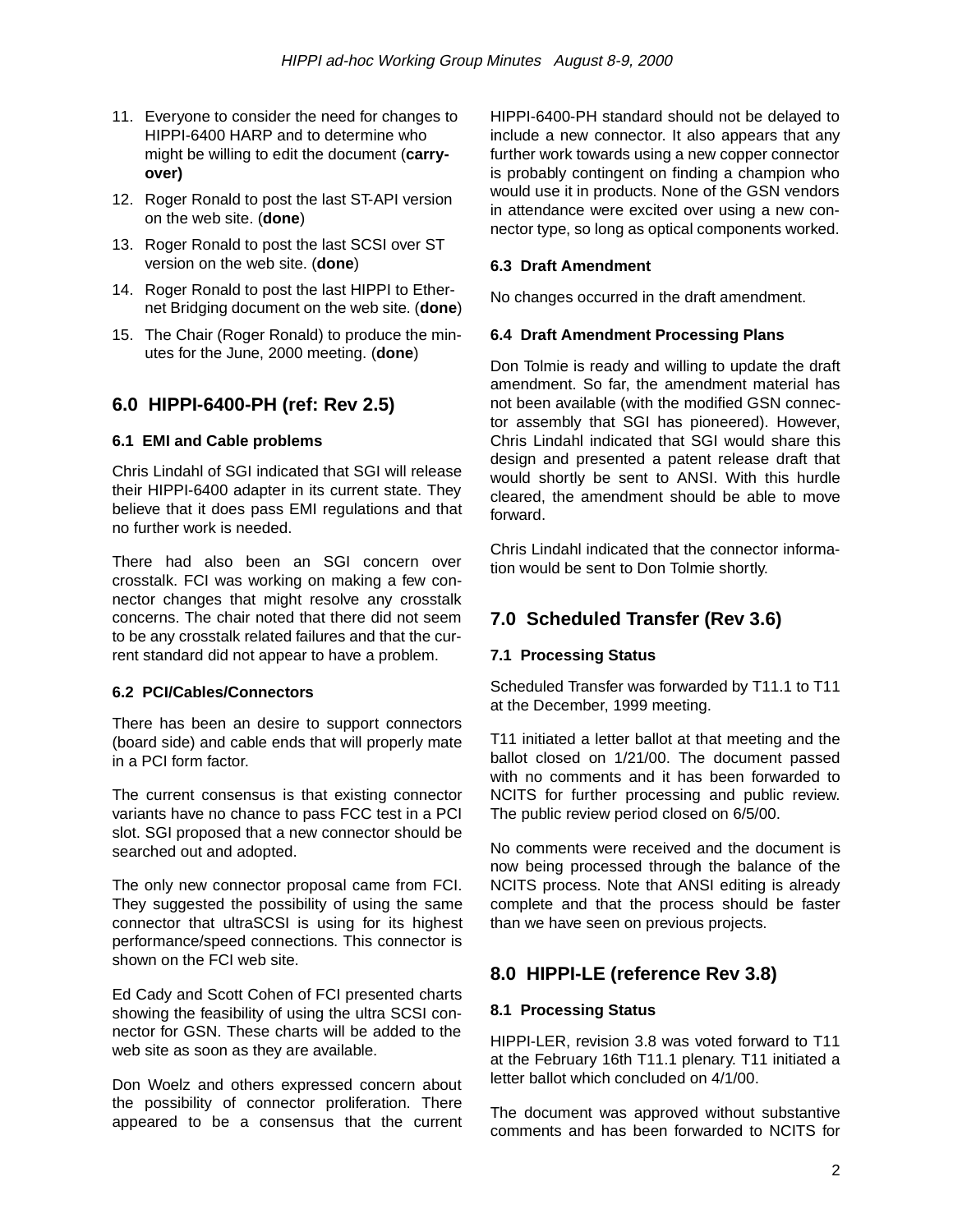public review. The public review period ended on 7/ 3/00. No comments were received. All ANSI editing is complete. The document should move forward as a revision to the standard in the next few months.

## **9.0 SCSI on ST Mapping (revision 04)**

### **9.1 Document Review**

The latest version of SCSI on ST (SST) from Don Woelz was reviewed. There was not a lot of technical change.

A complete read-thru of the document was done to catch any technical or grammatical errors.

### **9.2 Tabular requirements matrix**

The group felt that a table of requirements, similar to the tables in ST-RTP would be a valuable addition to SST. Don Woelz added these tables and they were reviewed at this meeting.

### **9.3 Processing Plans**

Don expressed a desire to try and forward the document at the next meeting.

# **10.0 ST API Proposal (revision 06)**

### **10.1 Document Review**

At the April meeting Aman Singla accepted an action item to update the document.

However, Aman has resigned from SGI and the action was not completed.

### **10.2 Document editing plans**

Don Woelz noted that the current approach to collecting ST-API information without a move to codify the information as a standard was unlikely to force conformity. After some discussion, there was no feeling that making the ST-API a standard would change anything.

Chris Lindahl accepted an action item to investigate SGI's plans for the ST-API and to see if an editor can be identified.

### **11.0 ST Reliable Transfer Profile (ST-RTP) (revision 0.6) Processing Status**

At the June plenary meeting, T11.1 voted to forward ST-RTP to T11 for further processing. The ballot closed on July 29.

Only one comment was received.

From Boeing: I am under the understanding that ANSI does not allow profiles to be standards. Should this be a technical report?

I contacted Kate McMillan of the Information Technology Industry Council:

In years past X3S3 (Data Communications) commonly wrote standards that consisted of choosing from the options listed in the international standard (for the various national bodies) the ones that would apply in the US. They actually pointed to the IS and said from here, use this, from there, use that, etc.

We started using the term profiles for the same kind of thing done across standards (International Standardized Profiles).

So my answer is "standard" is more appropriate than "technical report."

Therefore, the chair recommends that we reject this comment and request that T11 forward ST-RTP to NCITS for further processing. A motion will be made during the plenary session to answer this comment.

### **12.0 Recommendation for HIPPI-PH ISO renewal**

ISO renewal time has arrived for the venerable HIPPI-PH (800 not 6400) standard. We need to recommend approval for five years as-is, revision, or withdrawal of the standard.

We must answer five questions (working group recommendations shown in bold).

### **Question 1**

Are you in favour of

- **confirmation of the International Standard for a further period of five years?**
- revision of the International Standard? If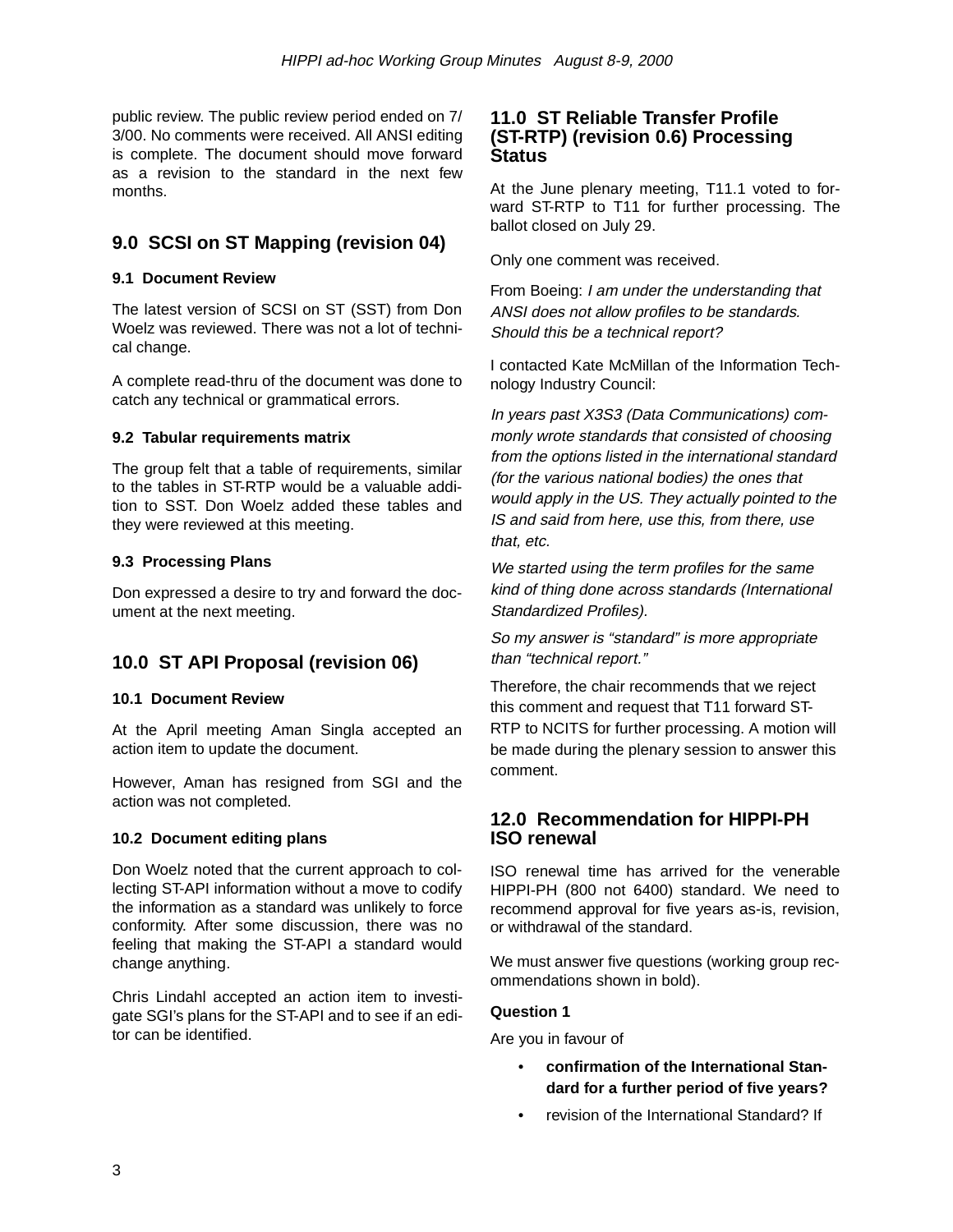YES, please give reasons.

• withdrawal of the International Standard? If YES, please give reasons.

### **Question 2**

If the voting results show a need to revise the standard, are you prepared to participate in the development of the project?

- **YES**
- NO

### **Question 3**

Has this ISO standard been implemented as a national standard or is it used per se by your national industry?

- **YES**
- NO

### **Question 4**

If the response to question 3 is affirmative, is the standard implemented or used without change?

- **YES**
- NO

In case of modifications, please identify the changes on a separate sheet.

### **Question 5 (optional)**

Please indicate the number of the corresponding national standard: **ANSI X3.183-1991 (R1996), Information Systems - High-Performance Parallel Interface - Mechanical, Electrical, and Signalling Protocol Specification (HIPPI-PH)**

### **13.0 HARP**

### **13.1 ARP and IP Broadcast over HIPPI-800**

This document has been published as RFC 2834 and will be dropped from future agendas.

### **13.2 IP and ARP over HIPPI-6400 (GSN)**

The IETF has published the first version of our IP and ARP over HIPPI-6400 as RFC 2835.

Jeff Young had proposed changing HIPPI-6400 ARP to promote code efficiency during the February meeting. The group decided to give Jeff some leeway to make changes if he was willing to do what was needed in the documentation realm. Jeff agreed and provided a new version of the HIPPI-6400 ARP RFC for the April meeting.

Jeff had planned some fairly substantial format changes, but the group questioned any need to improve code efficiency and ease on applications that were already complete. The group also reiterated their desire to see a "stock" Ethernet ARP packet format on HIPPI-6400.

Jeff Young collected comments from the group in April and accepted several action items that resulted in a new draft of the RFC for the June meeting. However, the source of the funding for this work appears to have been terminated and Jeff was not able to attend this meeting.

Roger Ronald accepted an action item to put Jeff Young in touch with Craig Davidson (who might be willing to support the document work). Roger also noted that Jeff might be able to attend in December.

# **14.0 Other HIPPI items**

Roger noted that Ben Segal of CERN had applied for a PPP encapsulation type for Scheduled Transfer. This would allow encapsulating ST over SONET/SDH in the same way as used for IP Packet over SONET (POS).

There was general support for this, however there were a few questions about whether a distinct encapsulation was needed versus the option to add an IP header to the packet and use POS.

### **14.1 Bridging to HIPPI-800**

Brad Allen was not in attendance, so there was no new version of the HIPPI to Ethernet Bridging document. Jay Bhat indicated that Brad would be able to attend at the next meeting.

### **14.2 MIBS**

The only MIB of general interest seemed to be a HIPPI-6400 switch MIB. In October,1999, Roger Ronald accepted an action item to put PMR developers in touch with Essential/ODS and Genroco to see if any coordination could happen. Essential responded and will be moving forward in this area with PMR.

Nothing new at this meeting.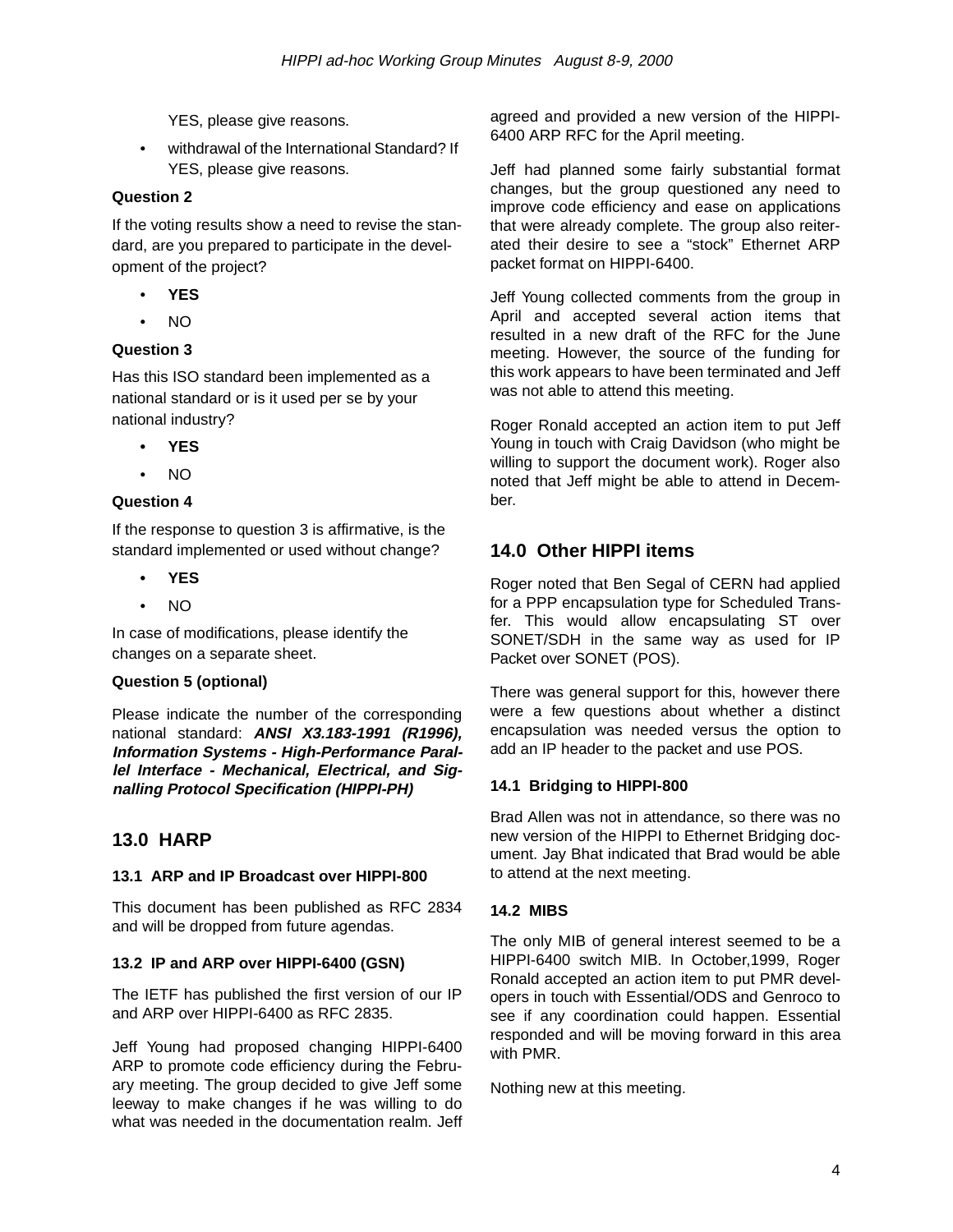### **15.0 Future meeting schedule**

#### **15.1 Meeting Schedule Changes**

The chair initiated discussions on a change in meeting schedule. start our meetings on Wednesday and end them at noon on Thursday. The exact schedule would be:

Working group: Wednesday, 8AM to 6PM

Optical: Thursday, 8 AM to 10 AM

Plenary: Thursday, 10 AM to noon

This schedule should allow shorter travel for almost everyone who attends these meetings. For those who only attend T11.1 meetings, you will be able to leave on Thursday afternoon after spending a day and a half. If you attend the T11 plenary meeting, you'll still have to stay Thursday afternoon, but you will be able to start one day later.

Only one person has emailed to comment against this new schedule and several have spoken in favor.

Note that this schedule change was subsequently approved in the T11.1 plenary meeting and will be used from now on (starting in Nashua in October).

### **15.2 Plenary week, October 4-5, Nashua, NH**

The October Plenary week location is in Nashua, NH. The hotel information is available on the www.hippi.org web site. The tentative schedule is as follows. Note that the times for each session (optical, working, and plenary) are **changed**.

| Wednesday 10/4 | 8 AM - 6 PM  | HIPPI ad hoc              |
|----------------|--------------|---------------------------|
| Thursday 10/5  | 8 AM - 10 AM | <b>HIPPI Optical</b>      |
| Thursday 10/5  | 10 AM - noon | T <sub>11.1</sub> Plenary |

### **15.3 Future meeting dates and locations**

#### **2000**

| $Oct 2-6$ | Nashua, NH           | Hitachi    |
|-----------|----------------------|------------|
| Dec 4-8   | Austin, TX           | Crossroads |
| 2001      |                      |            |
| Feb 5-9   | Huntington Beach, CA | Qlogic     |

| Apr 5-9  | San Diego, CA | <b>Brocade</b> |
|----------|---------------|----------------|
| Jun 4-8  | Chicago, IL   | Ancor          |
| Aug 6-10 | Honolulu, HI  | Solution Tech  |
| Oct 8-12 | San Diego, CA | JNI            |
| Dec 3-7  | Austin, TX    | Crossroads     |

### **16.0 Review action items**

The following action items were carryovers or were added at this meeting.

- 1. FCI to send Don Tolmie information and drawings on the new SGI cable configuration.
- 2. Ed Cady to supply his PCI connector presentation to Roger Ronald for posting on the web site.
- 3. Ed Cady to investigate simpler cable construction for use with the VHDCI connector.
- 4. Don Tolmie to update the HIPPI-6400-PH amendment to include the new SGI cable configuration (when possible after the completion of action item #1)
- 5. Christopher Lindahl to research crosstalk issues and report back on any status that might be pertinent to modification of HIPPI-6400-PH
- 6. Christopher Lindahl to research SGI's plans for the ST-API and to suggest an editor for the document.
- 7. Brad Allen to update the version of the HIPPI-800 to Ethernet bridging RFC
- 8. Don Woelz to update the SST document
- 9. Everyone to consider the need for changes to HIPPI-6400 HARP and to determine who might be willing to edit the document
- 10. Roger Ronald to put Jeff Young in touch with Craig Davidson to discuss completion of the HARP document.
- 11. Christopher Lindahl to see if SGI is interested in the HARP document update.
- 12. Christopher Lindahl to check on Anthony Voellm's plan for adding an ST option.
- 13. The Chair (Roger Ronald) to produce the minutes for the August, 2000 meeting.